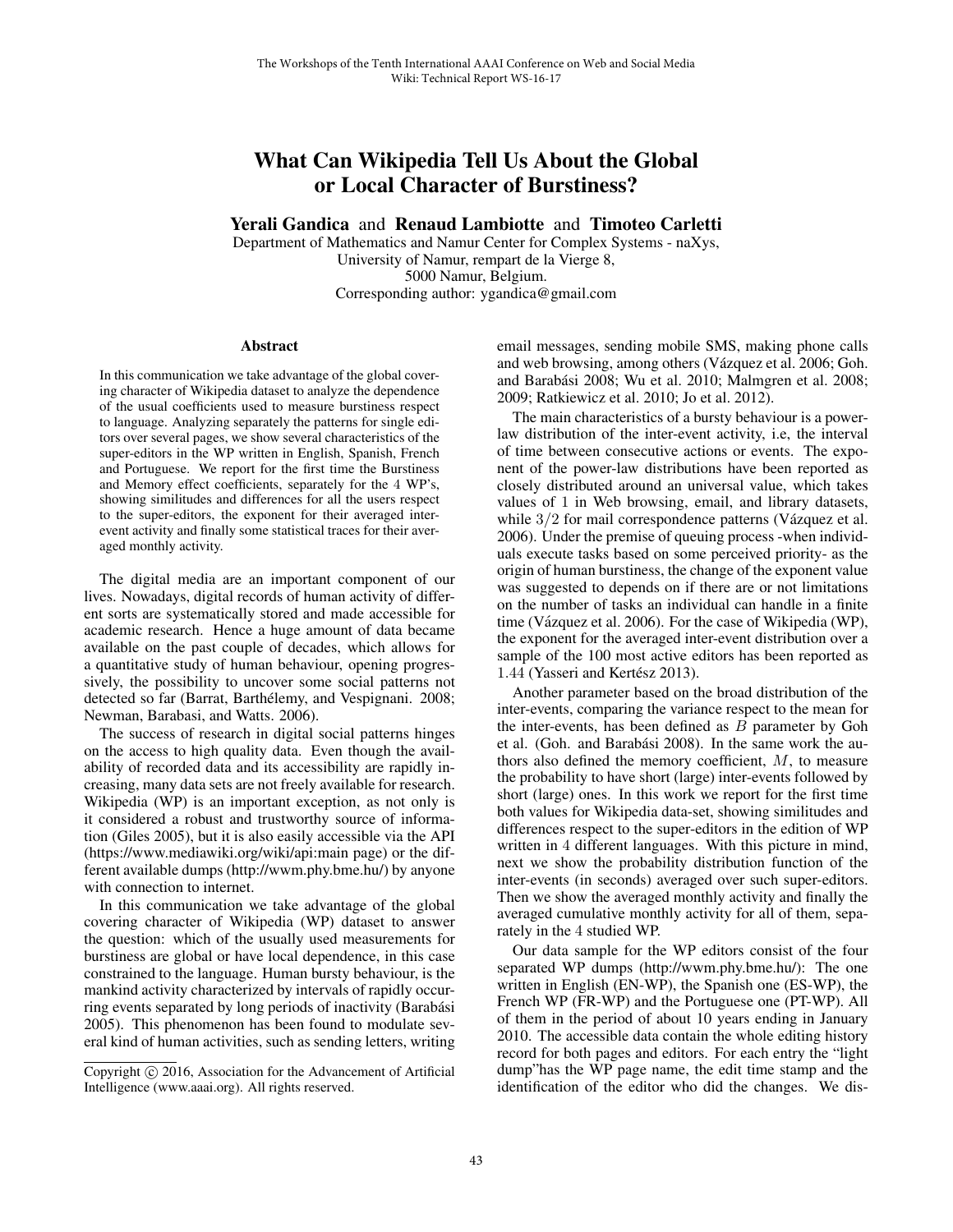card entries associated to IP's and only consider editors who login before editing, so that the editor is univocally identified. Moreover only editors with more than 2000 edits are considered, in order to reduce the impact of outliers. This number is a good compromise to have enough reasonably active editors in this time span. The universe of the sample is 10473 editors in EN-WP, 1110 in ES-WP, 955 in FR-WP and 551 in PT-WP. Super editors are defined as the editors with a rank greater than 25% of the highest rank in that WP and with more than 1 year of editing activity. We define the rank for each editor, as her/his total number of editions divided by the total number of days, since the editor started to edit. The number of super-editors is 20 in EN-WP, 10 in ES-WP, 15 in FR-WP and 24 in PT-WP. We have checked there are neither WP-bots nor blocked editors in our super-editors list. In figure 1 we show the rank plot for all the editors with more than 2000 editions in semi filled area, for the 4 WP's. The darker area shows the super-editors. In the inset of each figure is shown a zoom for the better visualization of the super-editors zone.



Figure 1: Rank plot for all the editors with more than 2000 editions in semi filled area, for the 4 WP's. The darker area shows the super-editors zone. In the inset of each figure is shown a zoom for the better visualization of the supereditors zone. Some editors in the darker zone were not analyzed as super-editors because they did not edit for more than one year.

In figure 2 (circles) is depicted the  $(M, B)$  value for all the considered editors in each WP. The Burstiness parameter, B, is defined for each editor as:

$$
B_i \equiv \frac{\sigma - m}{\sigma + m},\tag{1}
$$

where  $m$  and  $\sigma$  are, respectively, the mean and standard deviation of the set of values  $\tau_n$ , which refer to difference in time between each pair of consecutive events. This parameter measures the magnitude of the variance in comparison to the mean, and goes from -1 ( $\sigma \ll m$ ) for periodic signals to 1 ( $\sigma \gg m$ ) for strongly bursty distributions. The memory

coefficient M, for each editor is defined as:

$$
M_i \equiv \frac{1}{n_{\tau} - 1} \sum_{j=1}^{n_{\tau} - 1} \frac{(\tau_j - m_{\tau})(\tau_{j+1} - m'_{\tau})}{\sigma_{\tau} \sigma'_{\tau}}, \quad (2)
$$

where  $n_{\tau}$  is the total number of inter-event for that particular editor, and  $m_{\tau}$  and  $\sigma_{\tau}$  ( $m'_{\tau}$  and  $\sigma'_{\tau}$ ) are, respectively, the average and the standard deviation of the set of all inter-event times except the last one (the first one). This coefficient is positive when short (large) inter-event times tend to be followed by short (large) inter-event times, negative in the opposite case and otherwise close to zero. We can see all the values are concentrated in high values of Burstiness, while small but positive Memory effect. In bigger white circles is represented the averaged values for  $(M, B)$  over all the editors, and in violet the averaged values over all the super-editors. Except for the case of the EN-WP, the other 3 WP's show the same (M,B) spatial distributions and interestingly, also the super-editors values (in squares) show the same distribution according to their proportion, in such as cases, super-editors behaviour are representative for normal editors, which are limited to have less data to be analyzed. However this is not the case for the EN-WP, where the super-editors are not representative of the whole community.

In fig. 3 is reported the probability distribution func-



Figure 2: In circles, the scatter for the  $(M, B)$  value of each editor in the 4 WP's. Pink squares show the  $(M, B)$  values for the super-editors in each set. In bigger white circles is represented the averaged values for  $(M, B)$  over all the editors, and in violet the averaged values over all the super-editors. In each plot is indicated the resulting (M,B) values averaged over the whole community,  $(M, B)_E$ , and over all the super editors,  $(M, B)_{SE}$ . Except for the case of the EN-WP, the other 3 WP's show the same (M,B) spatial distributions and interestingly, also the super-editors values (in squares) show the same distribution according to their proportion.

tion of the inter-events (in seconds) averaged over all the super-editors in the 4 Wp's. The power-law exponents were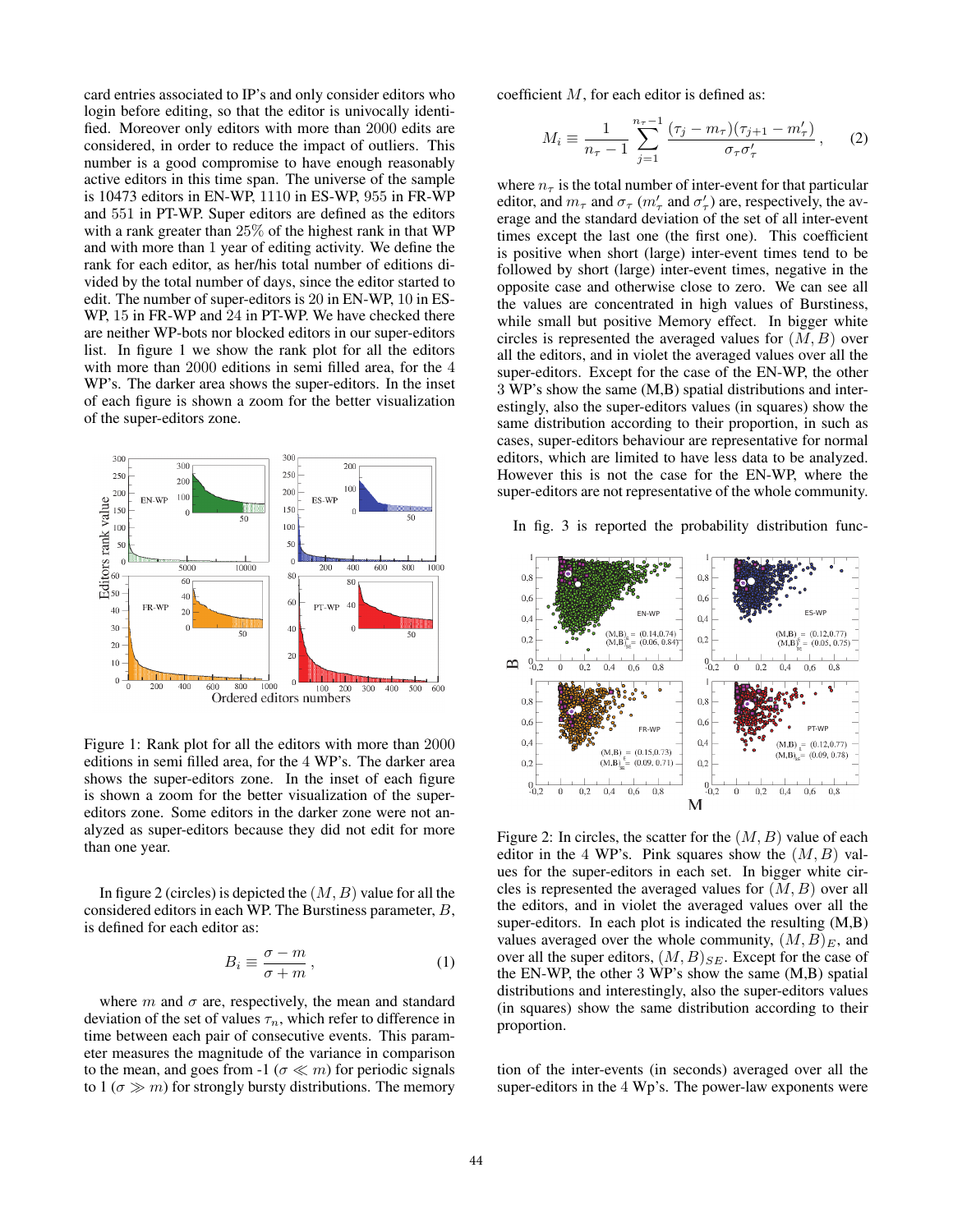found  $-1.73 \pm 0.02$  for the EN-WP,  $-1.73 \pm 0.02$  for the ES-WP,  $-1.43 \pm 0.01$  for the FR-WP and  $-1.63 \pm 0.01$ for the PT-WP. The exponent for the same probability distribution but averaged over a sample of the 100 most active editors over all the WP's has previouly reported as 1.44. (Yasseri and Kertész 2013). Although the value for the exponents coincide between the EN and ES-WP, there was not any similarity between them when the Burstiness and Memory coefficients were analyzed (fig. 2).



Figure 3: Probability distribution function of the inter-events (in seconds) averaged over all the super-editors in the EN-WP (green), ES-WP (blue), FR-WP (yellow) and PT-WP (red). The best fitted power law function is showed for each WP.

In order to analyze the effect that the diversity of behaviours could have over the previous averaged values, in figure 4 is plotted, with dots, the averaged monthly activity for all the super-editors in the 4 WP's and in shading the standard deviation. The standard deviation for the EN-WP achieves the 97% of the mean, while the ES-WP achieves the 94%, different from the FR and PT-WP which only achieve to the 68% and 74, 5%, respectively. These results seem to indicate a possible relation between the value of the exponents and the variability (standard deviation) of behaviours in each WP community.

Finally, in order to have a normalized point of view to compare the 4 WP's, we show in figure 5 the normalized average cumulative monthly activity for all the super-editors in the 4 WP's. The standard deviation is also shown in each month. We can only remark a different behaviour for the EN-WP. This could be caused for the broadly geolocalized community who writes in the English WP. In lesser degree the ES-WP shows different behaviour for the last months of the year.

To summarize, in this work we use Wikipedia datasets to study the dependence of the usual coefficients used to measure burstiness with language. Moreover, the behaviour of the super-editors was analyzed with respect to the whole population in each set. We studied the 4 WP data-sets written in English, Spanish, French and



Figure 4: Averaged monthly activity in dots and in shadow the standard deviation for all the super-editors in the EN-WP in green (light gray), ES-WP in blue (gray in the middle part), FR-WP in yellow (gray in the lower part) and PT-WP in red (dark gray).

Portuguese. Studying the B and M coefficients, we found that, in all the WP's, the editors are characterized by high values of Burstiness, but small and positive Memory effects. Super-editor behaviours are representative of each complete community in ES-WP, FR-WP and PT-WP but not in EN-WP, where their wider stamp data cannot be analyzed as representative of the whole set. In this case super-editors have higher values of burstiness and lower memory effects. One possible explanation is that the majority of such EN-WP super-editors could be WP administrators and for that reason never enter in edit wars. The tendency to continuously edit during edit wars can increase the probability to have short inter-events followed by short ones, and hence to increase the Memory effects. On the other hand, edit wars can trigger very short inter-events, which increases the B value. The relation between burstiness and memory effects on the one hand and edit wars on the other is a natural extension for the present work, to be studied in the future.

The exponent values for the super-editors inter-event distribution, evaluated separately for each WP, were also reported, and the highest values were found for the EN and ES WP's. The diversity at the time scale of months along the year was found higher for the same WP's, which seems to suggest a relation between the power-law exponents and the diversity of behaviours among the editors in this time scale. Finally, we found the EN-WP showed the most dissimilar patterns in the monthly activity along the year, which could be a natural consequence of the broadly geo-localized community who writes in the English WP.

## Acknowledgements

This paper presents research results of the Belgian Network DYSCO (Dynamical Systems, Control, and Optimisation), funded by the Interuniversity Attraction Poles Programme, initiated by the Belgian State, Science Policy Office. The